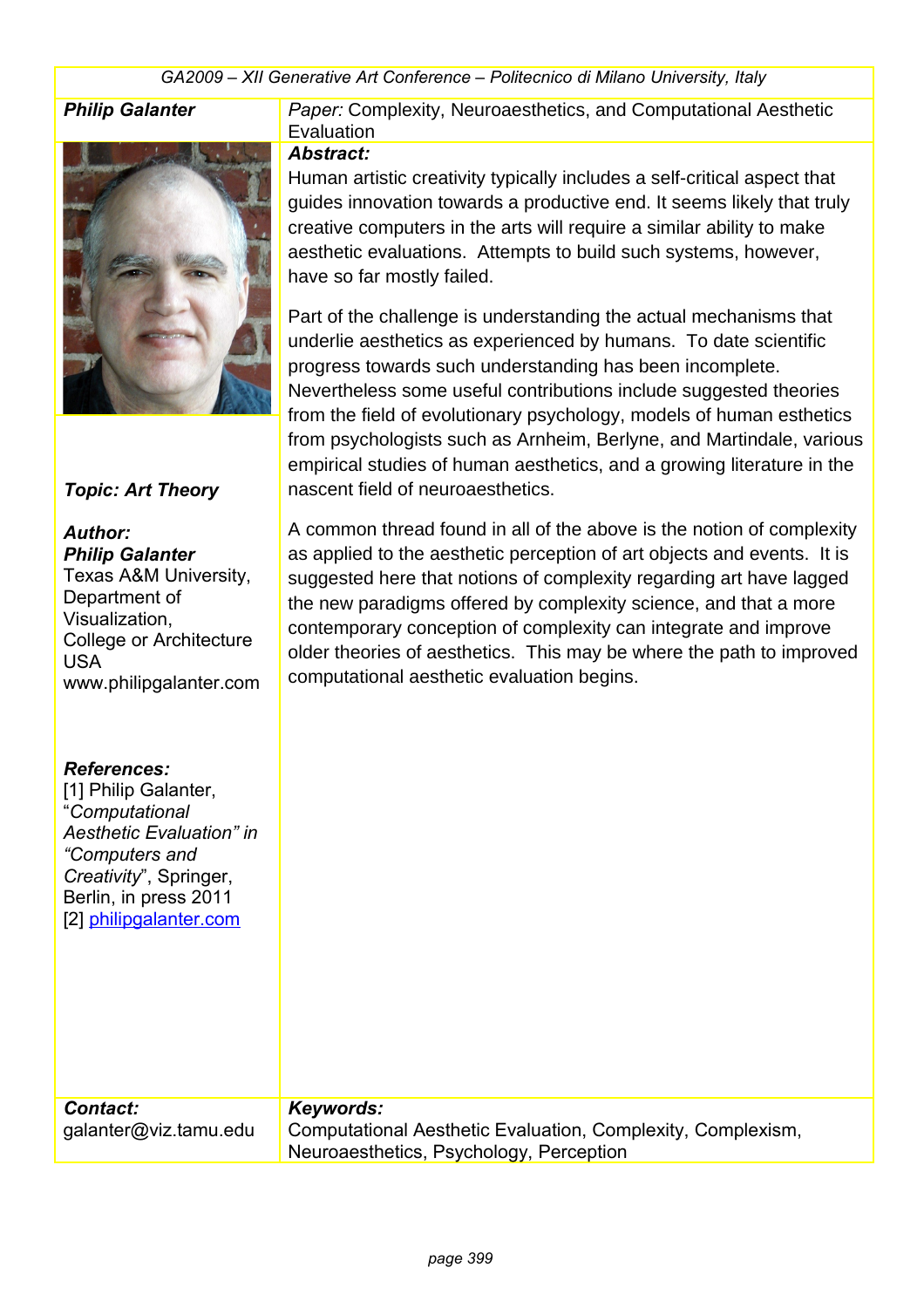# **Complexity, Neuroaesthetics, and Computational Aesthetic Evaluation**

#### **Philip Galanter, BA, MFA**

*Department of Visualization, Texas A&M University, College Station, Texas, USA e-mail: galanter@viz.tamu.edu*

## **Abstract**

Human artistic creativity typically includes a self-critical aspect that guides innovation towards a productive end. It seems likely that truly creative computers in the arts will require a similar ability to make aesthetic evaluations. Attempts to build such systems, however, have so far mostly failed.

Part of the challenge is understanding the actual mechanisms that underlie aesthetics as experienced by humans. To date scientific progress towards such understanding has been incomplete. Nevertheless some useful contributions include suggested theories from the field of evolutionary psychology, models of human esthetics from psychologists such as Arnheim, Berlyne, and Martindale, various empirical studies of human aesthetics, and a growing literature in the nascent field of neuroaesthetics.

A common thread found in all of the above is the notion of complexity as applied to the aesthetic perception of art objects and events. It is suggested here that notions of complexity regarding art have lagged the new paradigms offered by complexity science, and that a more contemporary conception of complexity can integrate and improve older theories of aesthetics. This may be where the path to improved computational aesthetic evaluation begins.

## **1. Introduction**

In previous writing I have outlined the current challenges in evolutionary art practice. These include art theoretical issues such as the notion of "truth to process." There is also the technical challenge of vastly increasing the complexification capacity of evolutionary systems by introducing multi-level emergence. The final challenge is very much related to this paper. It involves automating an aesthetic fitness function via computational aesthetic evaluation so that the need for human interaction is eliminated. [1, 2]

Typical industrial applications of evolutionary computing search a solution space optimizing a predefined fitness function, thus selecting superior candidates from the population. Because such a fitness function can be evaluated mechanically the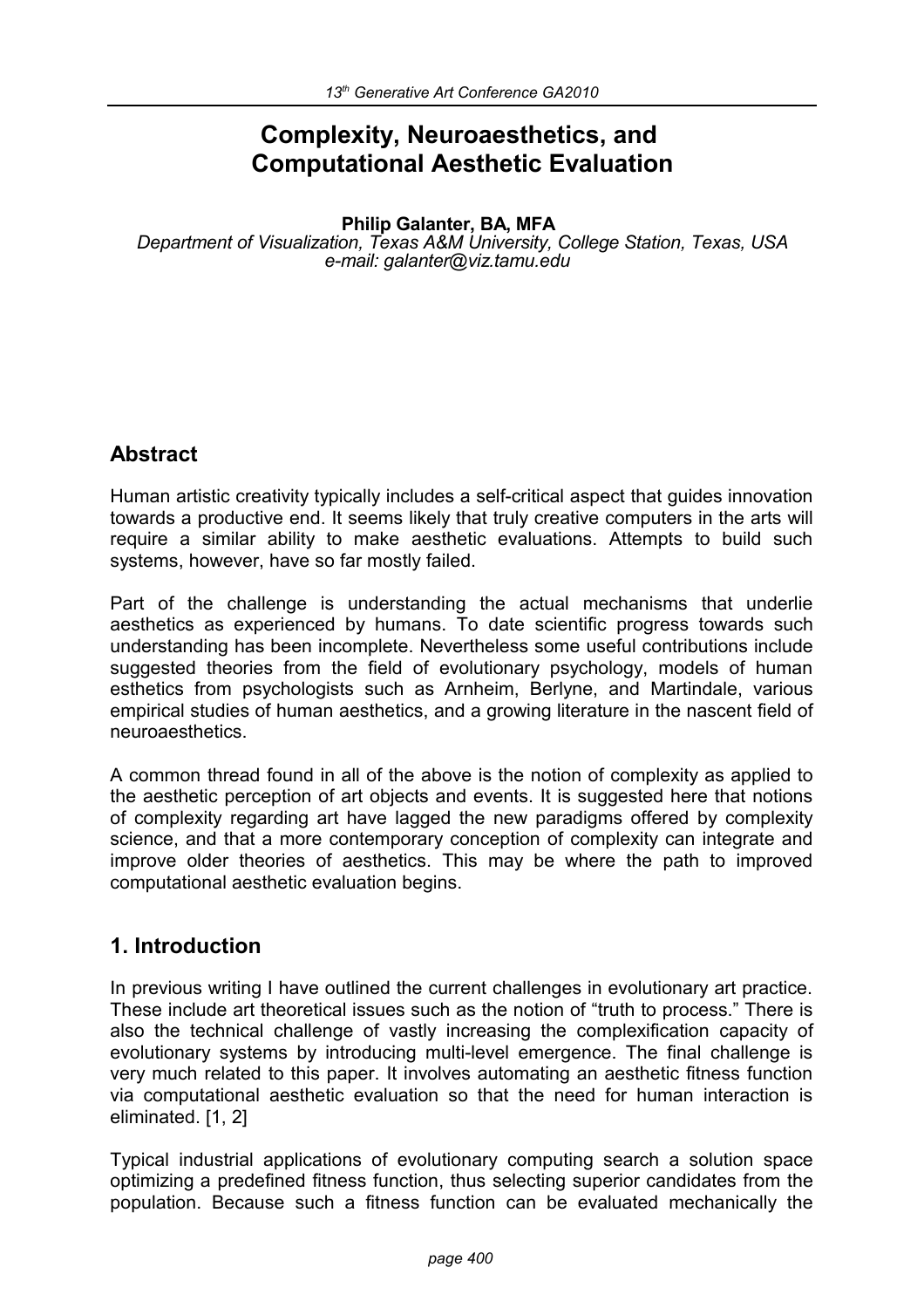system can run numerous generations without human intervention. Attempts to create objective fitness functions to judge aesthetics in have, for the most part, failed. And successful aesthetic fitness functions have tended to be for very specific needs and do not generalize well. [3] Because of this evolutionary systems for art and design typically have one or more humans judging each individual in the gene pool based on the aesthetic quality they find in the work. This creates a "fitness bottleneck" greatly limiting the number of generations that can run, which in turn limits the degree to which the art or design can evolve. [4]

Computational aesthetic evaluation remains a significant unsolved problem in the field of generative art. And the need for machine evaluation is broader than that required for evolutionary approaches. Just as artists and designers exercise critical aesthetic judgment in their creative work, it seems reasonable to think that a truly creative computer would require some form of self-critical functionality.

A problem quickly encountered when thinking about computational aesthetic evaluation is that of *human* aesthetic evaluation. A recurring theme in aesthetics is the balance of order and complexity. For example, it is this balance referred to in Coleridge's notion of beauty as "unity in variety." To pursue these issues scientifically we need a suitable understanding of complexity and order, as well as robust psychological models of human aesthetic experience.

## **2. Models of complexity**

**In a 1998 lecture by Feldman and Crutchfield at the Sante Fe Institute well over a dozen competing theories of complexity were presented. [5] But there are generally two families of complexity models. The first type of model defines complexity as being the opposite of order. The second type of model defines complexity as being a careful balance of order and disorder. Examples of both follow.**

## **2.1 Shannon Information and Algorithmic Complexity**

In 1948 Claude Shannon launched the field of information theory. [6] Shannon was interested in measuring and quantifying communication channels in terms of their capacity. His insight was the idea that the more "surprise" a channel presents the greater the amount of information delivered. In addition, the more information there is in the channel the less ordered it is, and the less it can be compressed without loss. In Shannon's paradigm complexity is proportional to the amount of information. And so the more disordered a channel is the more complex it is.

For example, a channel that only delivers the letter "a" over and over again offers no surprise and delivers no information. It offers a high degree of order and can potentially be compressed to a single letter.

A channel that delivers typical English language sentences delivers quite a bit more information. But that information is still somewhat redundant and is not maximally surprising. For example, if the characters "elephan" come out of the channel one expects the next character to be a "t."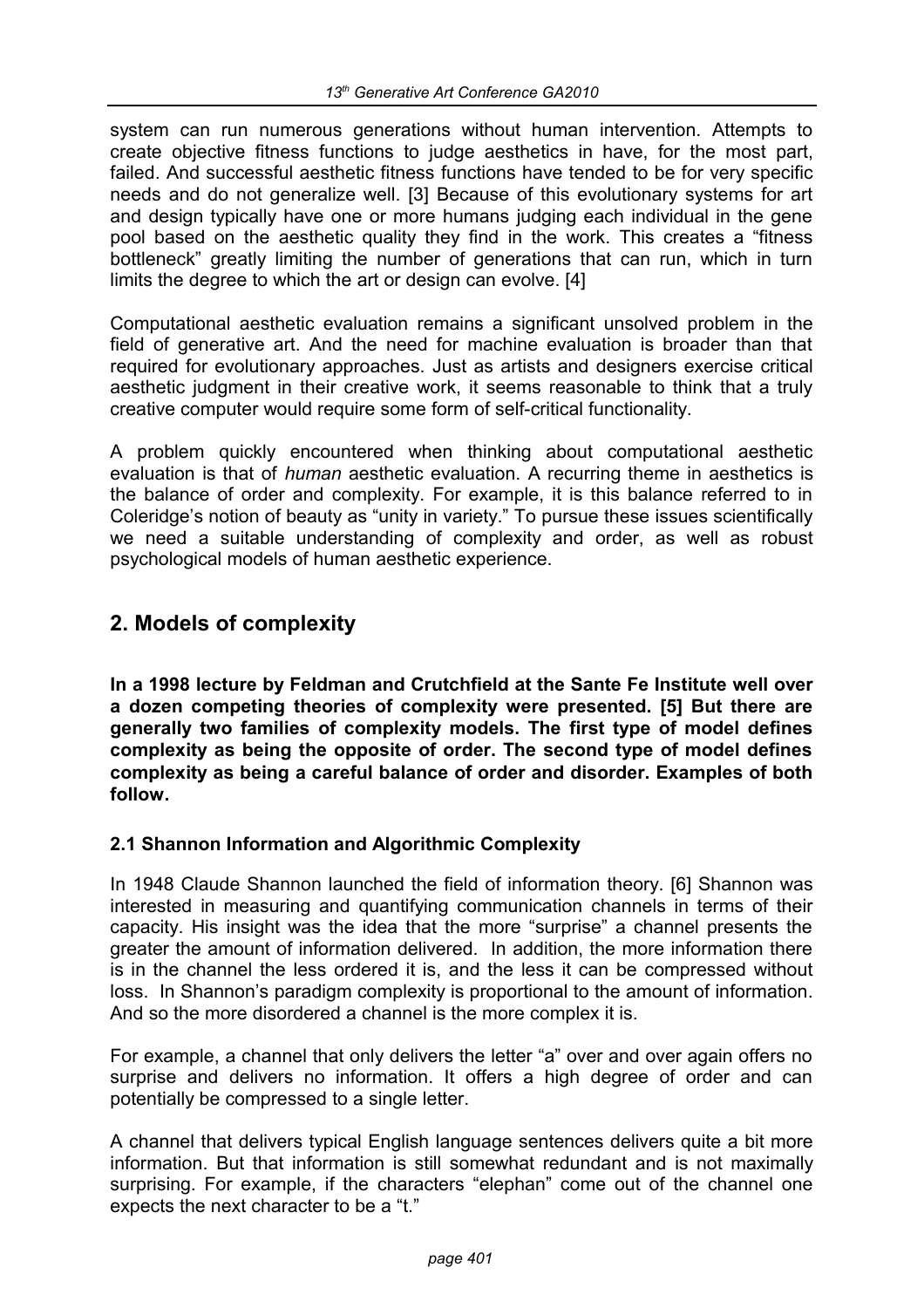The channel that has maximal information is the one that delivers entirely random characters. In such a channel every character matters and if a single one is lost it can't be recovered based on the surrounding characters. A string of random characters cannot be compressed without loss and is maximally disordered.

Kolmogorov, Solomonoff, and Chaitin independently developed similar ideas in the context of computation. In their work algorithmic complexity is proportional to the size of the smallest program, including both code and data, that can execute a given algorithm. [7-9]

Similar to the above, a program that generates an infinite number of "a" characters can be very small. Such a program has very low algorithmic complexity. A program that delivers English language text will be larger, but can still take advantage of redundancies in the language to achieve some compression. A program that delivers an equal number of random characters will be larger still because there are no redundancies in strings of random characters.

In short, in the cases of both information theory and algorithmic complexity low complexity corresponds to both high degrees of order and compressibility. And high complexity corresponds to high degrees of disorder and incompressibility.

From this point of view the most complex music would be white noise and the most complex digital image would be random pixels. But to a listener all white noise sounds alike, and to a viewer all random pixel images look alike. Is this really what we mean when we speak of complexity in the arts?

### **2.1 Effective Complexity**

With the advent of complexity science as a discipline, defining order and complexity has become much more problematic. But for many in the complexity science community the notion of complexity as presented above doesn't square with our everyday experience. Arguably the most complex systems we encounter are other living organisms. And life requires both order maintaining integrity and persistence, and disorder allowing adaptation, change, and flexibility.

Murray Gell-Mann has proposed the notion of effective complexity, a quantity that is greatest when there is a balance of order and disorder such as that found in the biological world. [10] Unlike information and algorithmic complexity, effective complexity is not inversely proportional to order and compressibility. Rather both order and disorder contribute to complexity. (See figure 1).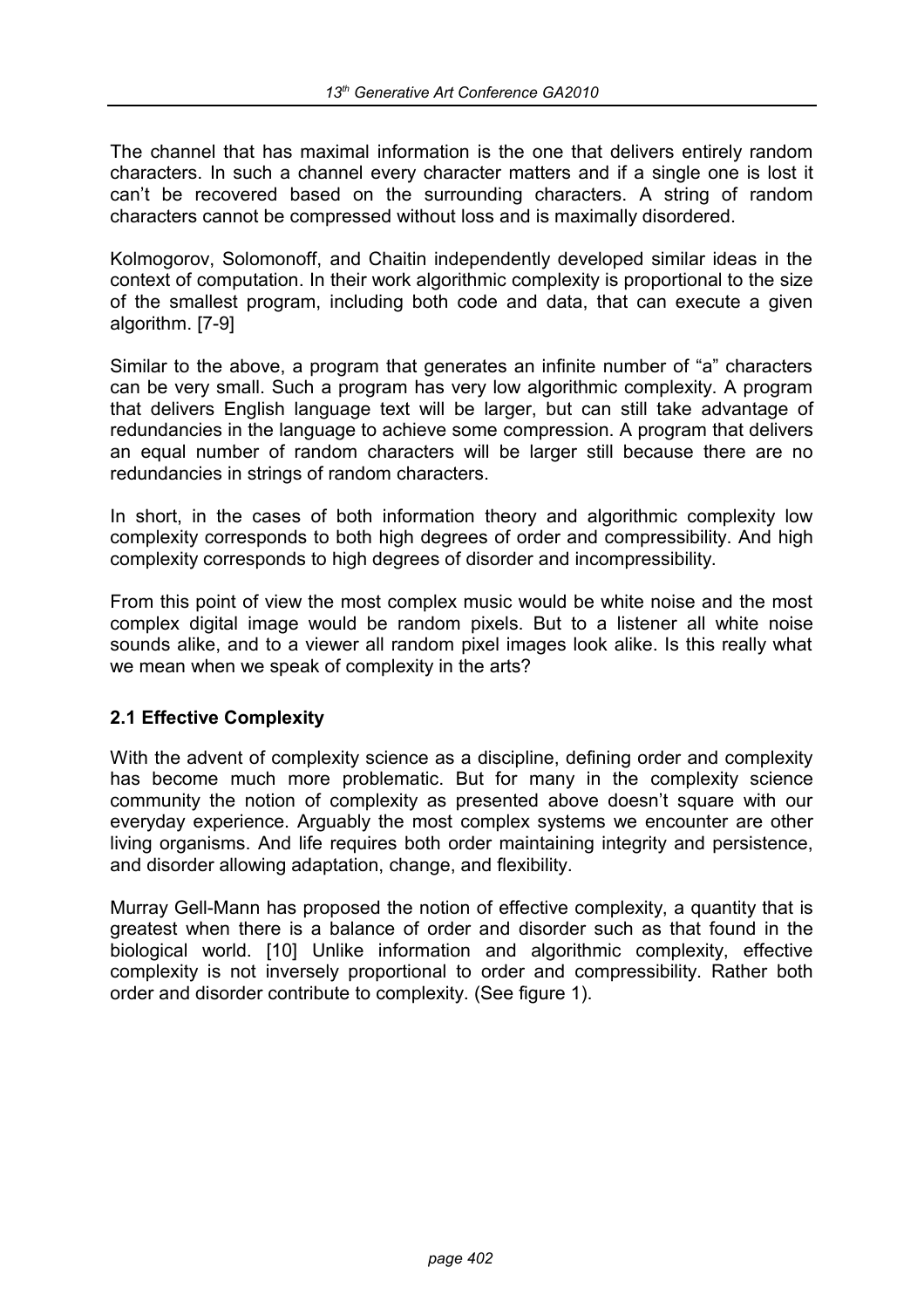

## **3. Psychological Models of Aesthetics**

**In considering human models of aesthetics researchers in the sciences have also invoked notions of complexity and its relationship to beauty.** 

**3.1 Birkhoff's Aesthetic Measure and Information Aesthetics**

**The mathematician George David Birkhoff published a mostly speculative book in 1933 called "Aesthetic Measure." He proposed the formula M=O/C where M is the measure of aesthetic effectiveness, O is the degree of order, and C is the degree of complexity. Birkhoff notes, "The well known aesthetic demand for 'unity in variety' is evidently closely connected with this formula." [11]**

**But what is complexity? And what is order? It is sometimes forgotten that Birkhoff began with an explicit psychoneurological hypothesis. Birkhoff suggested that C and O are proxies for the effort required (complexity) and the tension released (order) as perceptual cognition does its work. But as a practical matter Birkhoff quantified complexity and order using counting operations appropriate to the type of work in question.**

**For some Birkhoff's formula seems to measure orderliness rather than beauty, and penalizes complexity in a rather unqualified way. [12]**

**I would suggest that Birkhoff intuitively equated complexity with disorder in a way consistent with the information theory and algorithmic complexity paradigm. And indeed, in an attempt to add conceptual and quantitative rigor, Max Bense and Abraham Moles restated Birkhoff's general concept in the context of Shannon's information theory creating the study of information aesthetics. [13, 14]**

**3.2 Daniel Berlyne and Arousal Potential**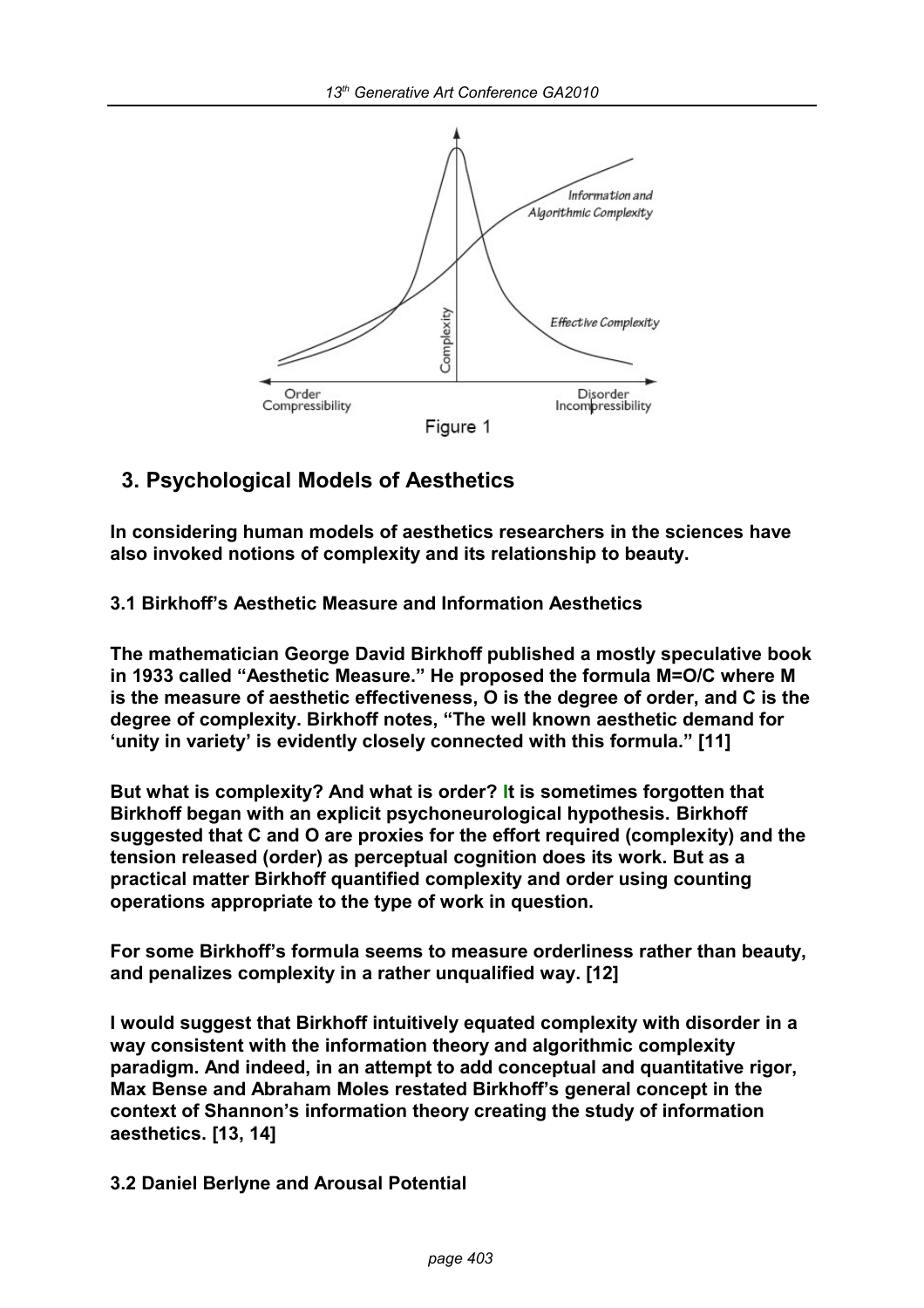Daniel E. Berlyne was a psychologist widely noted for his work regarding physiological arousal and aesthetic experience as a neurological process. One of Berlyne's significant contributions is the concept of arousal potential and its relationship to hedonic response.

Arousal potential is a property of stimulus patterns and a measure of the capability of that stimulus to arouse the nervous system. Arousal potential has three sources; psychophysical properties such as very bright light; ecological stimuli such as survival threats like pain; and especially what Berlyne called collative effects. Collative effects are combined, comparative, context sensitive experiences such as "novelty, surprisingness, complexity, ambiguity, and puzzlingness." Berlyne explicitly notes the correspondence between many of these collative effects and concepts from Shannon's information theory. [15]

Berlyne proposes that the hedonic response, that is the aesthetic sense of pleasure and pain, is the result of separate and distinct reward and aversion systems. Each of these systems is made up of neurons. The firing thresholds of individual neurons will vary according to a Gaussian probability distribution, and so the number of neurons responding will increase as a Gaussian cumulative distribution. Berlyne further proposes that the reward system requires less arousal potential exposure to activate, but that when activated the aversion system will produce a larger response. (See figure 2.)



Figure 2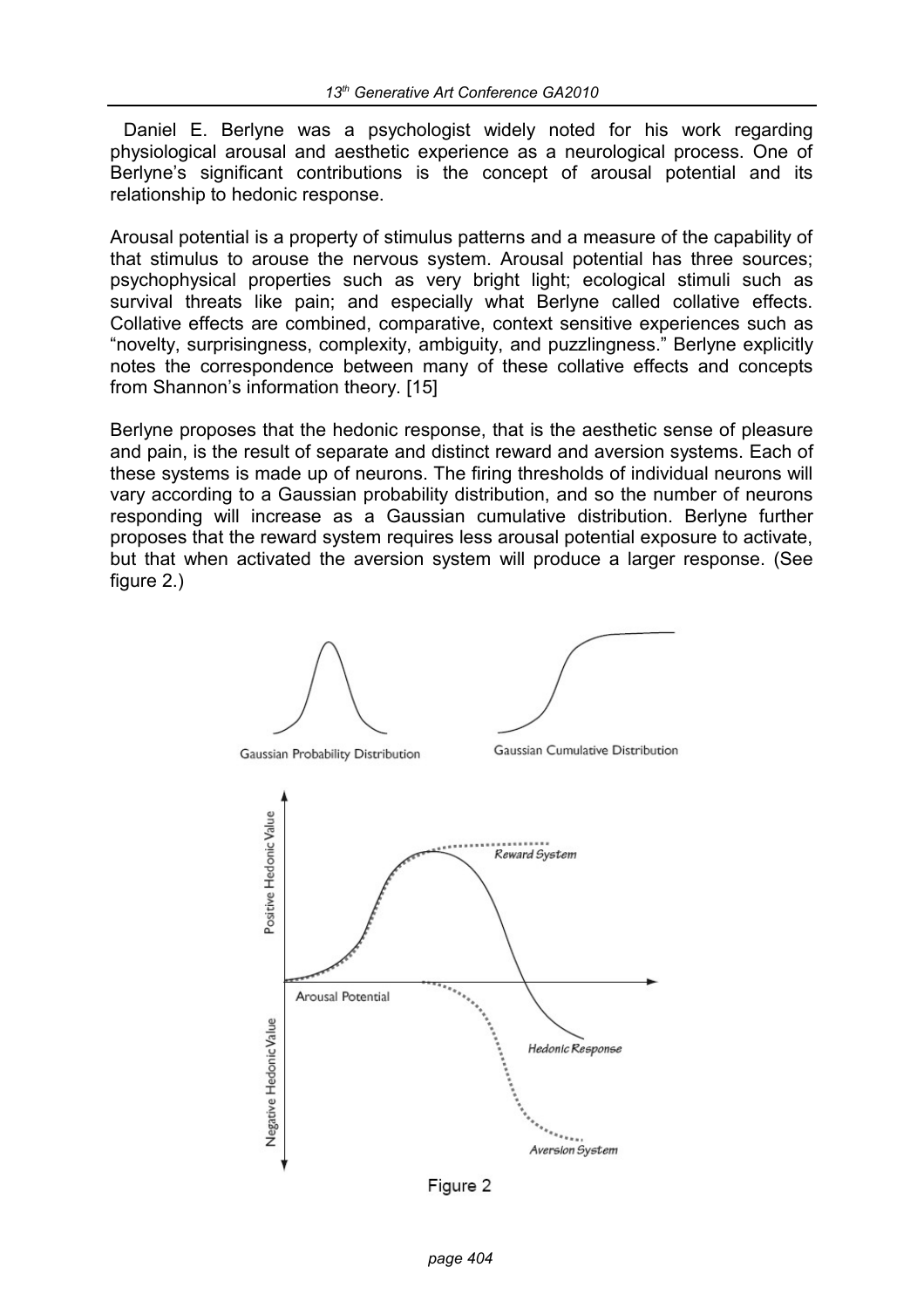The result is the hedonic response as a summation of the positive reward system and the negative aversion system known as the Wundt curve. With no arousal potential there is a hedonic response of indifference. As more arousal potential is presented the hedonic response increases manifesting itself as a pleasurable experience. Beyond a certain point, however, the aversion system begins to activate. As the aversion system reaches higher levels of activation the hedonic response will lessen and eventually cross into increasing levels of pain.

**For Berlyne increasing collative effects such as novelty and surprise also represent increasing complexity in the information theory sense. From this point of view works of only moderate information complexity maximize the hedonic response. This resonates with the intuitive artistic notion that audiences respond best to works that are not so static as to be boring, and yet also operate within learned conventions so as to not be experienced as chaotic. But this also means there is no obvious mapping of complexity to aesthetic value.** 

### **3.3 Colin Martindale, Prototypicality, and Neural Networks**

Psychologist Colin Martindale published a series of experiments that seemed to contradict the arousal potential model of Berlyne. For some Berlyne's notion of collative effects was already problematic. Terms like novelty and complexity were slippery both in specification and mechanism.

But Martindale's primary critique was empirical. For example, contrary to Berlyne's model he found that psychophysical, ecological, and collative properties are not additive, nor can they be traded off. And much more often than not, empirically measured responses do not follow the inverted-U of the Wundt curve but rather are monotonically increasing. Finally, a number of studies showed that meaning, rather than pure sensory stimulation, is the primary determinant of aesthetic preference. [16-18] In a series of publications Martindale developed a natural neural network model of aesthetic perception that is much more consistent with experimental observation. [19-21]

Martindale first posits that neurons form nodes that accept, process, and pass on stimulation from lower to higher levels of cognition. Shallow sensory and perceptual processing tends to be ignored. It is the higher semantic nodes, the nodes that encode for meaning, that have the greatest strength in determining preference. However, should the work carry significant emotive impact the limbic system can become engaged and dominate the subjective aesthetic experience.

Nodes are described as specialized recognition units connected in an excitatory manner to nodes corresponding to superordinate categories. Nodes at the same level, however, will have a lateral inhibitory effect. Nodes encoding for similar stimuli will be physically closer together than unrelated nodes. And so nodes encoding similar and related exemplars will tend towards the centre of a semantic field. The result is that the overall nervous system will be optimally activated when presented an unambiguous stimulus that matches a prototypically specific and strong path up the neural hierarchy. (Martindale 1988b)

Martindale doesn't reference notions of complexity, but he does make Berlyne's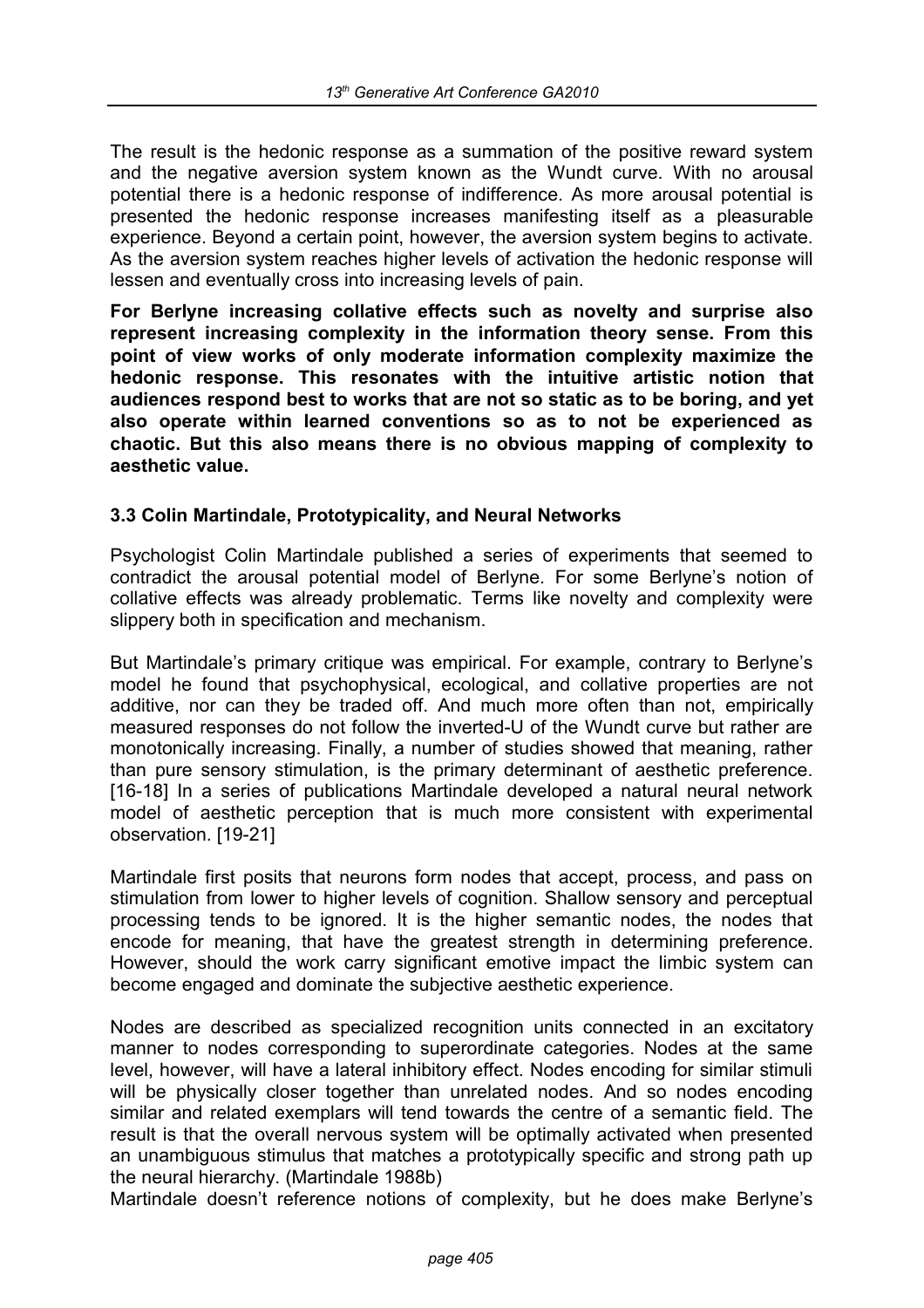appeal to information theory notions of complexity even more vulnerable. Martindale also introduces higher forms of cognition as important and frequently dominating aspects of aesthetic experience.

But it is hard to reconcile Martindale's neural prototypicality and high level cognition with known aesthetic experiences such as encounters with the sublime or the variety aspect of "unity in variety." Prototypicality would seem to shun variety and fall short of processing extraordinary sensation as pleasure.

## **4. A Neuroaesthetic Complexity Model**

Neuroaesthetics is the study of the neurological bases for all aesthetic behavior including the arts. A fundamental issue in neuroaesthetics is fixing the appropriate level of inspection for a given question. It may be that the study of individual neurons will illuminate certain aspects of aesthetics. Other cases may require a systems view of various brain centers and their respective interoperation. [22]

In the realm of aesthetics Berlyne, Martindale, and Birkhoff somewhat anticipated the neuroaesthetic approach. Each, however, has significant problems.

Both Berlyne and Birkhoff treat order and complexity as opposites. This approach convolves complexity with disorder, and eliminates complexity as a direct predictor of aesthetic quality.

There is, however, another interpretation. The notion of Gell-Mann's effective complexity was previously mentioned. From that point of view complexity is a balance of order and disorder. Comparing Berlyne's Wundt curve with a plot of effective complexity versus order, it is notable that both peak in the middle. This suggests that positive hedonic response may be proportional to effective complexity. Effective complexity has, in a sense, the balance of order and disorder "built in." And the idea that extreme order under-stimulates and extreme disorder over-stimulates seems quite plausible.

Martindale's model of aesthetics is based on current thinking about neural networks and thus has an intrinsic connection to complexity theory. It engages the notion that masses of smaller entities can have local interactions that create emergent behavior at a larger scale. What it lacks is an explanation as to *why* a prototypical response should be experienced as pleasurable, and how it is that prototype-defying experiences like encounters with the sublime can nevertheless bring about intense aesthetic pleasure.

In response to these concerns, I am suggesting that in the context of aesthetics the information theory-based notion of complexity be abandoned in favor of effective complexity.

There is a plausible evolutionary basis for suggesting that effective complexity correlates well with aesthetic value. Effective complexity is maximized in the very biological systems that present us with our greatest opportunities and challenges. And so there is great survival value in having a sensory system optimized for the processing of such complexity.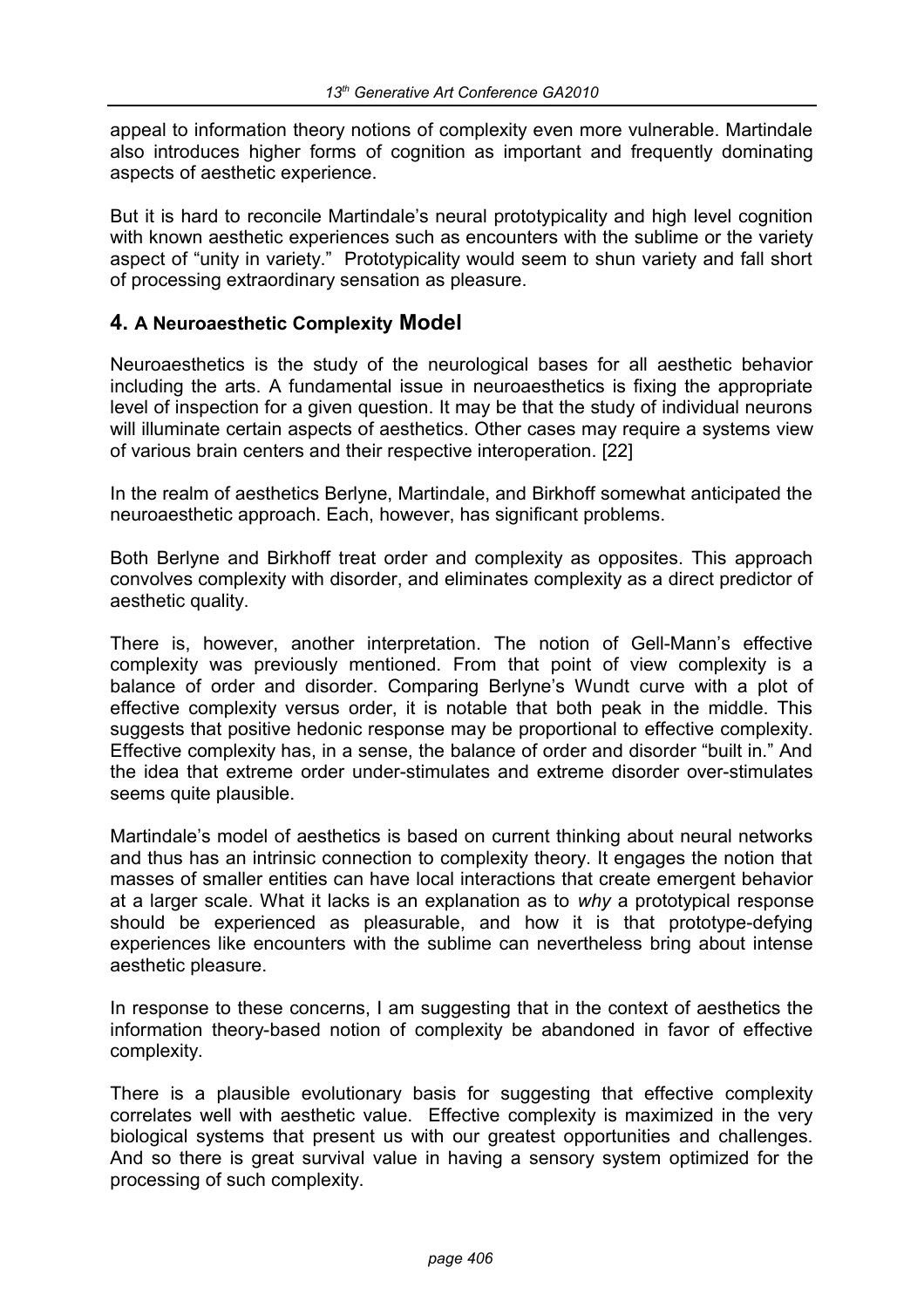And there is additional survival value in our experiencing such processing as being pleasurable. As in other neurological reward systems, pleasure directs our attention to where it is needed most. Reward systems for food and sex direct our activity towards important survival behaviors. In a similar way our aesthetic reward system encourages us to seek stimuli with high effective complexity content; the kind of stimuli associated with social interactions and the biological world.

This aesthetic reward system is suggested to be a low-level generic feature that operates throughout the entire nervous system. However, efficient processing in a given region is sufficient to trigger the reward system. This provides a corrective to Martindale's notion of prototypically. What is rewarded isn't matching prototypes per se, but rather the full and efficient exploitation of our complexity-tuned neural system. Matching prototypes just happens to be one of several ways to do that.

Because it operates in a distributed low-level manner, an aesthetic reward system can respond to various levels of cognitive abstraction. Full and efficient information processing by a system tuned for complexity is what is rewarded. So, for example, aesthetic pleasure could result from the efficient processing of complex meanings. But it could also result from the immersive preverbal experience of the sublime.

A widely distributed low-level aesthetic reward system might also explain why certain mathematical proofs, or chess moves, or philosophical arguments are said to have aesthetic value. Such experiences fully and efficiently engage some neural region, and this triggers the aesthetic reward system.

And so to summarize this model of neuroaesthetic complexity:

- Unlike information or algorithmic complexity, effective complexity comes with the balance of order and disorder, or expectation and surprise, built in.
- There is survival value in gathering as much information as possible short of being overstimulated.
- In terms of survival our most difficult transactions are those with other complex systems.
- So our nervous system evolved to optimally process information regarding other complex systems.
- And a reward system evolved to encourage us to fully utilize that capacity.
- Aesthetic pleasure is what that reward system feels like.
- The balance of unity and variety in aesthetics reflects our nervous system being tuned to process effective complexity.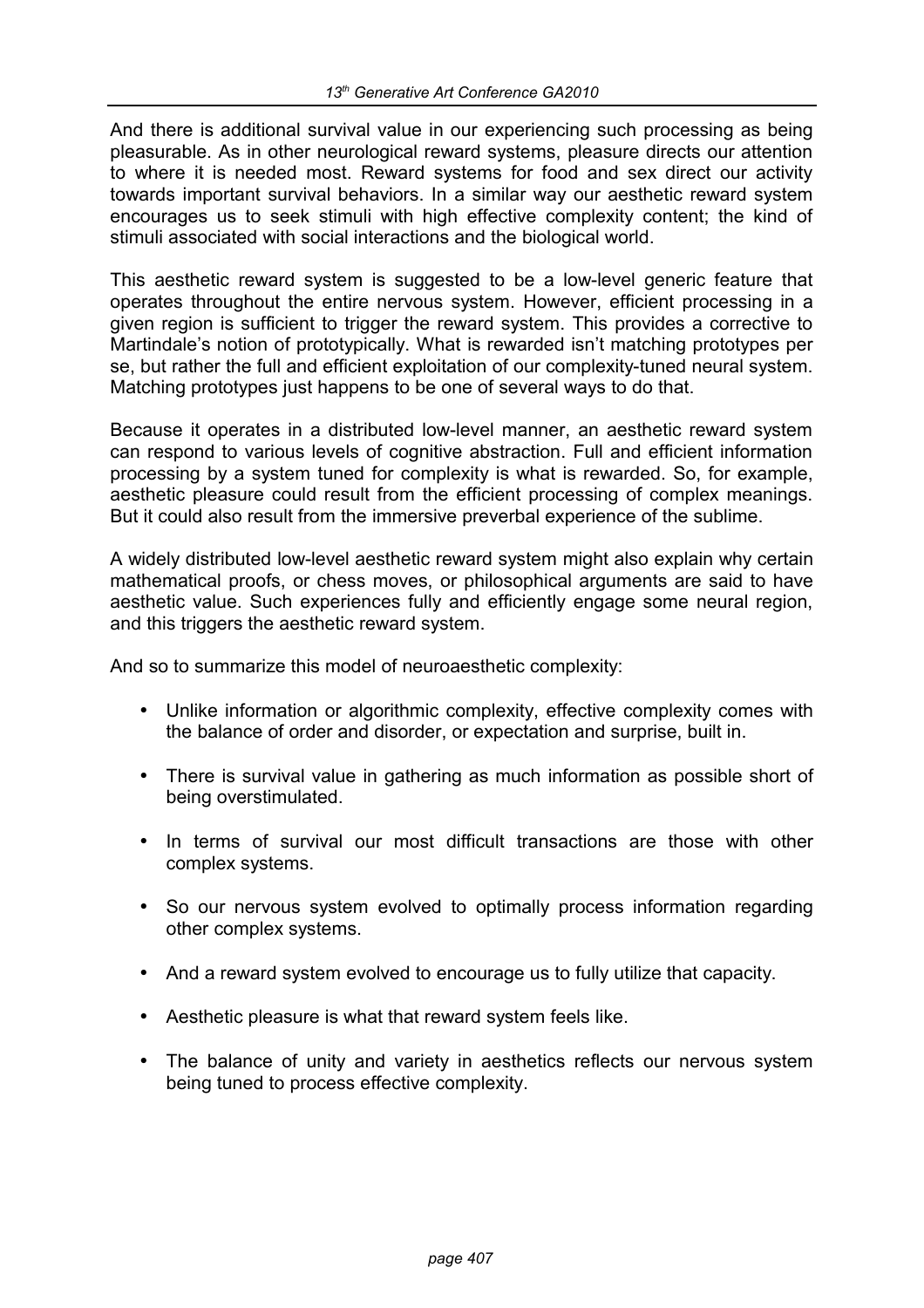**The adoption of effective complexity as a guiding principle in aesthetics will not address all aspects of the computational aesthetic evaluation challenge. Nor will this model of a complexity-tuned, efficiency triggered, aesthetic reward system. But it seems plausible that they will advance the cause.**

## **References**

[1] Galanter, P., *Truth to Process – Evolutionary Art and the Aesthetics of Dynamism*, in *International Conference on Generative Art*. 2009, Generative Design Lab, Milan Polytechnic: Milan, Italy.

[2] Galanter, P., *The Problem with Evolutionary Art Is*, in *Applications of Evolutionary Computation, Pt Ii, Proceedings*, C. DiChio, et al., Editors. 2010, Springer-Verlag Berlin: Berlin. p. 321-330.

[3] Galanter, P., *Computational Aesthetic Evaluation: Past and Future*, in *Creativity and Computers*, J. McCormack and M. d'Inverno, Editors. in press, Springer: Berlin.

[4] Todd, P.M. and G.M. Werner, *Frankensteinian Methods for Evolutionary Music Composition*, in *Musical networks: Parallel distributed perception and performance*, N. Griffith and P.M. Todd, Editors. 1998, MIT Press/Bradford Books: Cambridge, MA.

[5] Feldman , D.P. and J. Crutchfield *A Survey of "Complexity Measures"*. 1998, Santa Fe Institute: Santa Fe.

[6] Shannon, C.E., *A mathematical theory of communication.* The Bell System Technical Journal, 1948. **27**(3): p. 379--423.

[7] Kolmogorov, A.N., *Three approaches to the quantitative definition of information.*  Problems in Information Transmission, 1965. **1**: p. 1-7.

[8] Solomonoff , R.J., *A formal theory of inductive inference, Part I and Part II.*  Information and Control, 1964. **7**: p. 1-22, 224-254.

[9] Chaitin, G.J., *On the length of programs for computing finite binary sequences* Journal of the ACM, 1966(13): p. 547-569.

[10] Gell-Mann, M., *What is complexity?* Complexity – John Whiley and Sons, 1995. **1**(1): p. 16-19.

[11] Birkhoff, G.D., *Aesthetic measure*. 1933, Cambridge, Mass.,: Harvard University Press. xii, 1 p., 2 l., 3-225, 1 p.

[12] Scha, R. and R. Bod, *Computationele Esthetica.* Informatie en Informatiebeleid, 1993. **11**(1): p. 54-63.

[13] Bense, M., *Aesthetica; Einführung in die neue Aesthetik*. 1965, Baden-Baden,: Agis-Verlag. 348 p.

[14] Moles, A.A., *Information theory and esthetic perception*. 1966, Urbana,: University of Illinois Press. 217.